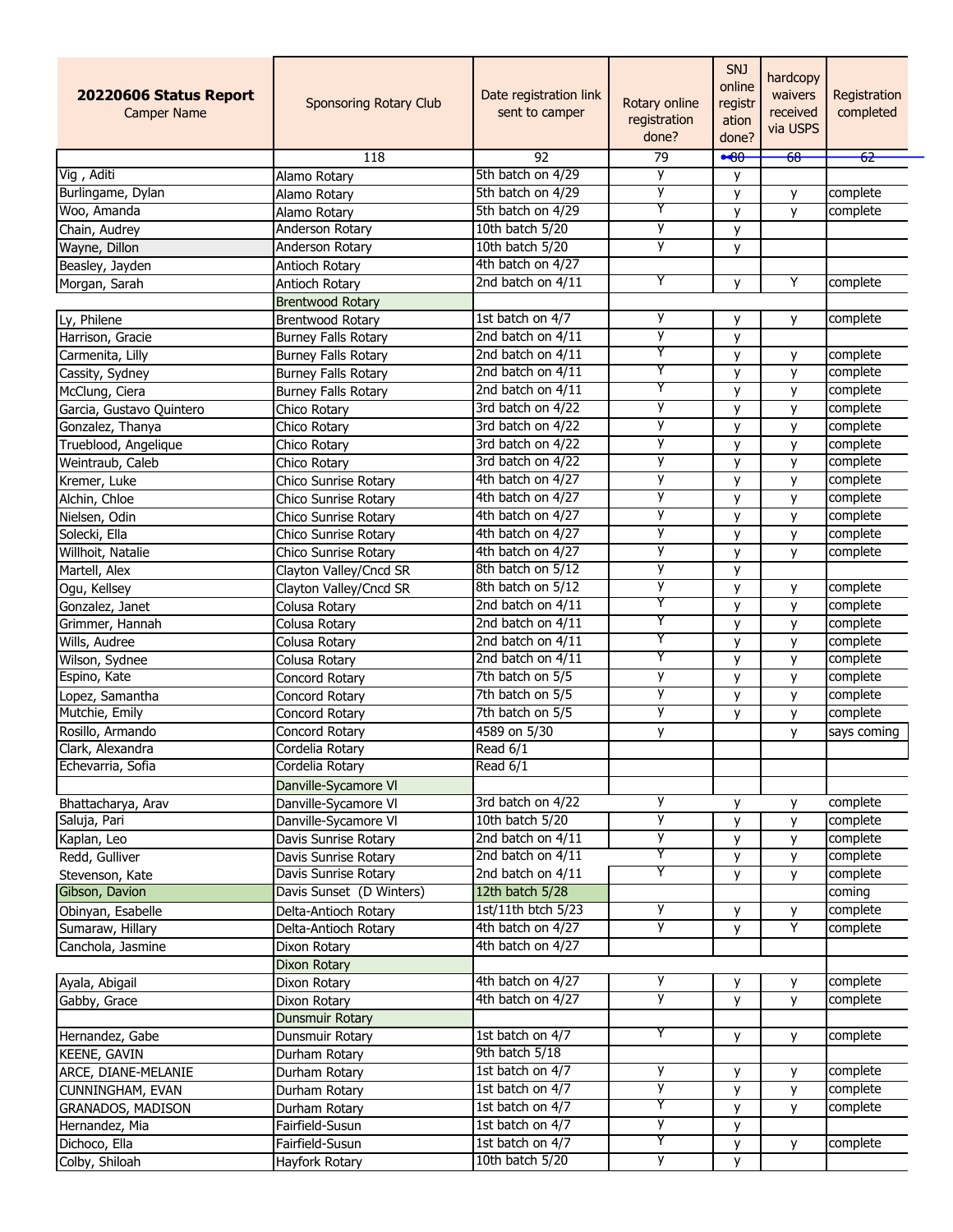| 20220606 Status Report<br><b>Camper Name</b> | <b>Sponsoring Rotary Club</b> | Date registration link<br>sent to camper | Rotary online<br>registration<br>done? | <b>SNJ</b><br>online<br>registr<br>ation<br>done? | hardcopy<br>waivers<br>received<br>via USPS | Registration<br>completed |
|----------------------------------------------|-------------------------------|------------------------------------------|----------------------------------------|---------------------------------------------------|---------------------------------------------|---------------------------|
| Coty, Iris                                   | Hayfork Rotary                | 1st batch on 4/7                         | Y                                      | y                                                 | y                                           | complete                  |
| Counts, Jazmine                              | Hayfork Rotary                | 1st batch on 4/7                         | y                                      | y                                                 | y                                           | complete                  |
| Norstad, Colin                               | Lafayette Rotary              | 4th batch on 4/27                        | у                                      | y                                                 | y                                           | complete                  |
| Reinsberg, Ben                               | Lafayette Rotary              | 8th batch on 5/12                        | у                                      | y                                                 | у                                           | complete                  |
| Brightbill, Luke                             | Lamorinda Sunrise             | 1st batch on 4/7                         | Y                                      | y                                                 | y                                           | complete                  |
| Cortez, James                                | Lamorinda Sunrise             | 1st batch on 4/7                         | у                                      | y                                                 | у                                           | complete                  |
| Spires, Isabel                               | Lamorinda Sunrise             | 1st batch on 4/7                         | y                                      | y                                                 | Υ                                           | complete                  |
| Keller, Kayla                                | Martinez Rotary               | 1st batch on 4/7                         | y                                      | y                                                 | y                                           | complete                  |
|                                              | Moraga Rotary                 |                                          |                                        |                                                   |                                             |                           |
|                                              | Moraga Rotary                 |                                          |                                        |                                                   |                                             |                           |
| Rogers, Savannah                             | Oakley Rotary                 | 11th batch 5/23                          |                                        | У                                                 | y                                           |                           |
| Ziegler, Ariyana                             | Oakley Rotary                 | 11th batch 5/23                          | y                                      | y                                                 | y                                           | complete                  |
|                                              | Orinda Rotary Club            |                                          |                                        |                                                   |                                             |                           |
| Gutu, Alexandrina                            | Orinda Rotary Club            | 4th batch on 4/27                        | Y                                      | у                                                 | y                                           | complete                  |
| Gonzalez, Alexis                             | <b>Orland Rotary</b>          | 1st batch on 4/7                         |                                        |                                                   |                                             |                           |
| Romero, Maximo                               | <b>Orland Rotary</b>          | 5th batch on 4/29                        |                                        |                                                   |                                             | says coming               |
| Kiefer, Sarah                                | Paradise Rotary               | 1st batch on 4/7                         | Y                                      |                                                   |                                             |                           |
| Morrison, Ellie                              | Paradise Rotary               | 1st batch on 4/7                         |                                        | y                                                 | у                                           |                           |
| Foor, Noelle                                 | Paradise Rotary               | 1st batch on 4/7                         | Y                                      | y                                                 | y                                           | complete                  |
| Duarte, Elizabeth                            | Pinole Rotary Club            | 1st batch on 4/7                         | Y                                      |                                                   |                                             |                           |
| Beyler, Charlotte                            | Pleasant Hill Rotary          | 1st batch on 4/7                         |                                        | y                                                 | у                                           |                           |
| Valdez, Kelly                                | Pleasant Hill Rotary          | 1st batch on 4/7                         | Y                                      | y                                                 | y                                           | complete                  |
| Gleason, Mia                                 | <b>Red Bluff Rotary</b>       | 10th batch 5/20                          | у                                      | V                                                 | y                                           | complete                  |
| Powers, Mya Rodriguez                        | Red Bluff Rotary              | read 6/5                                 |                                        |                                                   |                                             |                           |
| Lain, Kennedy                                | <b>Redding East</b>           | 13th batch 5/28                          |                                        |                                                   |                                             |                           |
|                                              | <b>Redding East</b>           |                                          |                                        |                                                   |                                             |                           |
| Zaniroli, Linze                              | Redding Rotary                | 6th batch on 5/4                         | y                                      |                                                   | y                                           |                           |
| Berg, Ella                                   | Redding Rotary                | 3rd batch on 4/22                        | у                                      |                                                   |                                             | complete                  |
| Johndrow, Alexis                             | Redding Rotary                | 3rd batch on 4/22                        | у                                      | у                                                 | у                                           | complete                  |
| Shoffner, Luke                               | <b>Redding Rotary</b>         | 6th batch on 5/4                         | y                                      | y                                                 | y                                           | complete                  |
|                                              | <b>Redding West</b>           | 10th batch 5/20                          |                                        | у                                                 | У                                           |                           |
| Davis, Camille                               | <b>Redding West</b>           | 10th batch 5/20                          | у                                      |                                                   |                                             |                           |
| McCormick, Jessella                          | <b>Redding West</b>           | 10th batch 5/20                          |                                        | у                                                 |                                             |                           |
| Wilson, David                                | <b>Redding West</b>           | 10th batch 5/20                          | y                                      |                                                   | у                                           | complete                  |
| Jones, Brooklyn<br>Roman, Daniela            | Rio Vista Rotary              |                                          |                                        | y                                                 | $\overline{y}$                              |                           |
|                                              |                               | resent 5/20                              |                                        | у                                                 |                                             |                           |
| Villanueva, Berenice Sandoval                | Rio Vista Rotary              | 1st batch on 4/7                         |                                        |                                                   |                                             |                           |
| Wellmann, Lea Maria                          | Rio Vista Rotary              | 11th batch 5/23                          |                                        | y                                                 | need usps coming                            |                           |
| Montano, Yolanda                             | Rio Vista Rotary              | 1st batch on 4/7                         | Y                                      | у                                                 | y                                           | complete                  |
| Reyes, Victor                                | Rio Vista Rotary              | 1st batch on 4/7                         | Υ                                      | y                                                 | у                                           | complete                  |
| Mekonen, Solomie                             | Rossmore-Walnut Crk           | 4th batch on 4/27                        | у                                      | у                                                 |                                             |                           |
| Namuche, Nicolette                           | Rossmore-Walnut Crk           | 4th batch on 4/27                        | y                                      | v                                                 |                                             |                           |
|                                              | Rossmore-Walnut Crk           |                                          |                                        |                                                   |                                             |                           |
| Zardkoohi, Ava                               | Rossmore-Walnut Crk           | 4th batch on 4/27                        | у                                      | У                                                 | y                                           | complete                  |
| Agrawal, Praneeta                            | San Ramon Rotary              | 1st batch on 4/7                         | Y                                      | v                                                 | y                                           | complete                  |
| Belani, Tanya                                | San Ramon Rotary              | 1st batch on 4/7                         | Y                                      | v                                                 | y                                           | complete                  |
| Martinez, Natalia Castaneda                  | Solano Sunset                 | 4589 on 5/30                             |                                        |                                                   |                                             | coming                    |
| McMahon, Sarah                               | Solano Sunset                 | 1st batch on 4/7                         | y                                      | У                                                 | y                                           | complete                  |
|                                              | Vacaville                     |                                          |                                        |                                                   |                                             |                           |
|                                              | vacaville                     |                                          |                                        |                                                   |                                             |                           |
| Bolano, Marcus                               | Vallejo Rotary                | 9th batch 5/18                           | y                                      | у                                                 |                                             |                           |
|                                              | Vallejo Rotary                |                                          |                                        |                                                   |                                             |                           |
|                                              | <b>Walnut Creek Sunrise</b>   | offerer up for waitlist                  |                                        |                                                   |                                             |                           |
| Fernandes, Aislinn                           | <b>Walnut Creek Sunrise</b>   | 1st batch on 4/7                         | Y                                      | У                                                 | y                                           | complete                  |
| Cox, Kyle                                    | Weaverville Rotary            | 1st batch on 4/7                         |                                        |                                                   |                                             |                           |
| Sharp, Adelyn                                | Weaverville Rotary            | 1st batch on 4/7                         | Y                                      | y                                                 | V                                           | complete                  |
|                                              |                               |                                          |                                        |                                                   |                                             |                           |